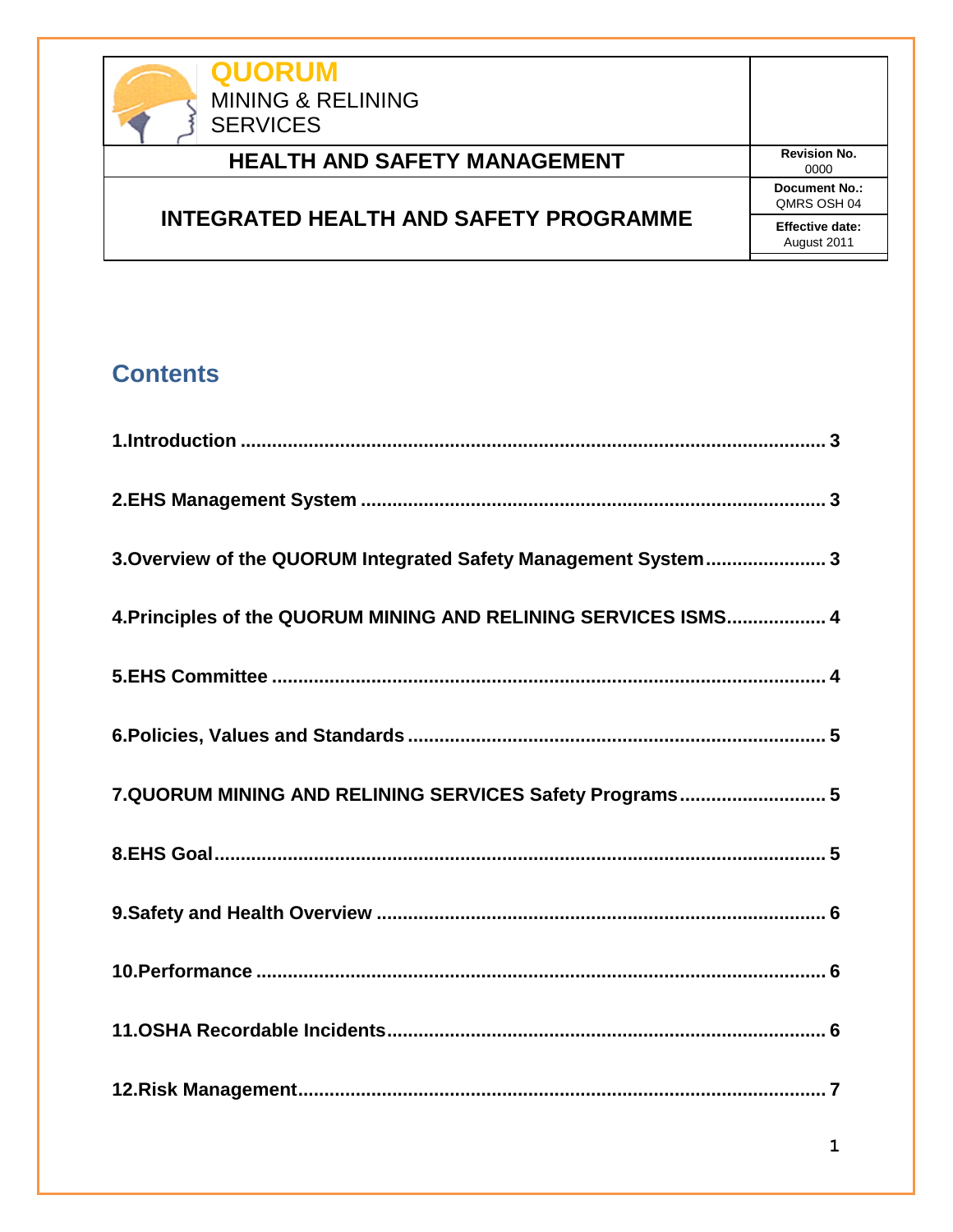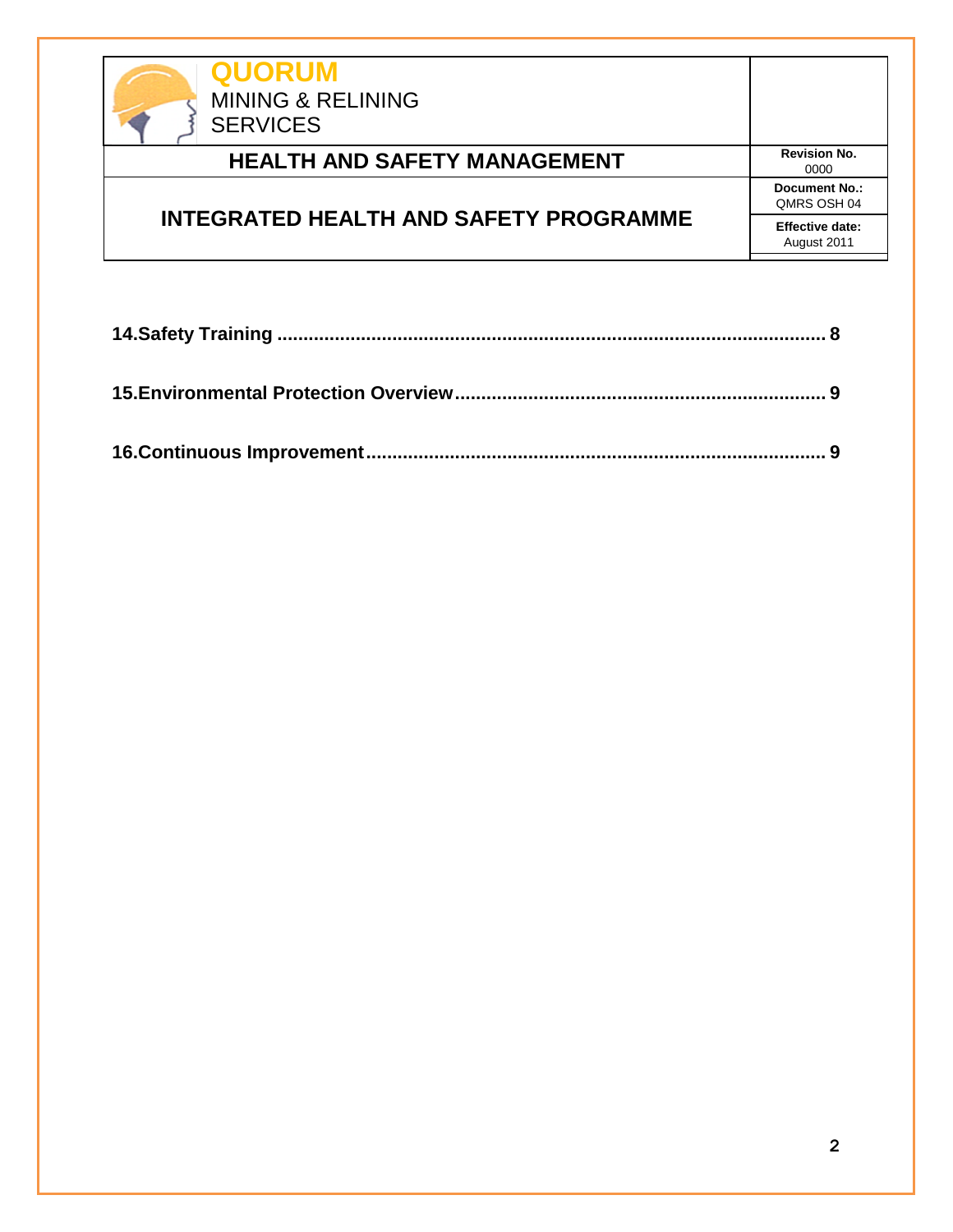

### <span id="page-2-0"></span>**1. Introduction**

QUORUM MINING AND RELINING SERVICES is committed to providing a safe and healthful work environment for our employees, and to protecting the environment. Our many programs and policies are integrated into every business function, resulting in a culture of safety that permeates every aspect of our daily work.

This document is intended to provide Quorum clients and employees with a general understanding of the Safety Culture and programs in the company.

### <span id="page-2-1"></span>**2. EHS Management System**

QUORUM MINING AND RELINING SERVICES has developed an extensive Integrated Safety Management System (ISMS) which establishes the fundamental management strategy which ensures all EHS policies and procedures are implemented. Our ISMS incorporates controls necessitated by corporate policies and government regulations, and supports the principles promoted by international standards such as ISO 18001.

## <span id="page-2-2"></span>**3. Overview of the QUORUM Integrated Safety Management System**

The QUORUM MINING AND RELINING SERVICES ISMS Includes:

- EHS auditing
- EHS training
- Safe systems of work
- Emergency preparedness
- Incident reporting and investigation
- **Environmental protection**
- Occupational health protection
- Security

The ISMS is reviewed annually as part of the QUORUM MINING AND RELINING SERVICES Safety Program Audit. Based on management input, assessments, occurrences, lessons learned, data analysis, and other mechanisms, the ISMS will be modified as necessary to assure that EHS continues to be effectively implemented within the COMPANY.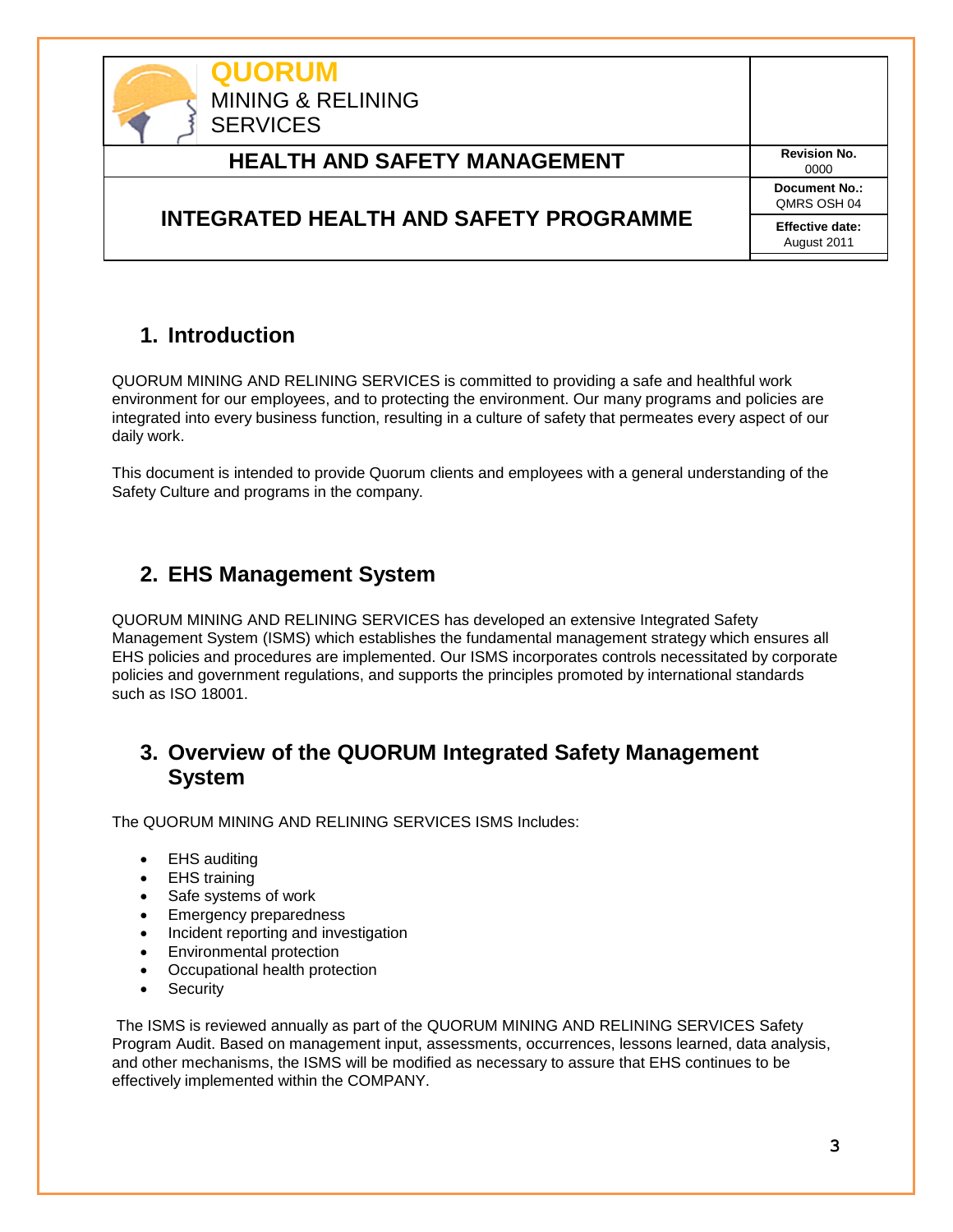

### <span id="page-3-0"></span>**4. Principles of the QUORUM MINING AND RELINING SERVICES ISMS**

The following principles are at the core of the QUORUM MINING AND RELINING SERVICES Integrated Safety Management System, and apply at all levels of the organization:

- *Work EHS Planning* Clear definition of the tasks that are to be accomplished as part of any given activity.
- *Hazard and Risk Analysis* Analysis and determination of the hazards and risks associated with any activity.
- *Establishment of Controls* Controls that are sufficient to reduce the risks associated with any activity to acceptable levels. Acceptable levels are determined by responsible managers, but are always in conformance with all applicable laws and regulations. The only acceptable goal for safety at QUORUM MINING AND RELINING SERVICES is **zero injury or environmental incidents**. Controls are considered and implemented in this order: Engineering, Administrative, and PPE.
- *Work Performance* Conduct of the tasks to accomplish the activity in accordance with the established controls.
- *Feedback and Improvement* Implementation of a continuous improvement cycle for the activity, including incorporation of employee suggestions, Lessons Learned, and employee and community outreach, as appropriate.

# <span id="page-3-1"></span>**5. EHS Committee**

QUORUM MINING AND RELINING SERVICES operates a Safety Committee that is chaired by the Safety Manager and attended representatives from each department. The QUORUM MINING AND RELINING SERVICES Chief Executive Officer has oversight of this Committee, and the "QUORUM MINING AND RELINING SERVICES Safety Committee Policy and By-Laws" is the guiding document for Committee operations.

The Safety Committee meets monthly to conduct research, discuss problem areas, and make recommendations to senior management on a variety of EHS matters. The Committee audits the QUORUM MINING AND RELINING SERVICES Safety Programs, promotes EHS awareness and training, and ensures that the Company works to improve the effectiveness of all safety programs.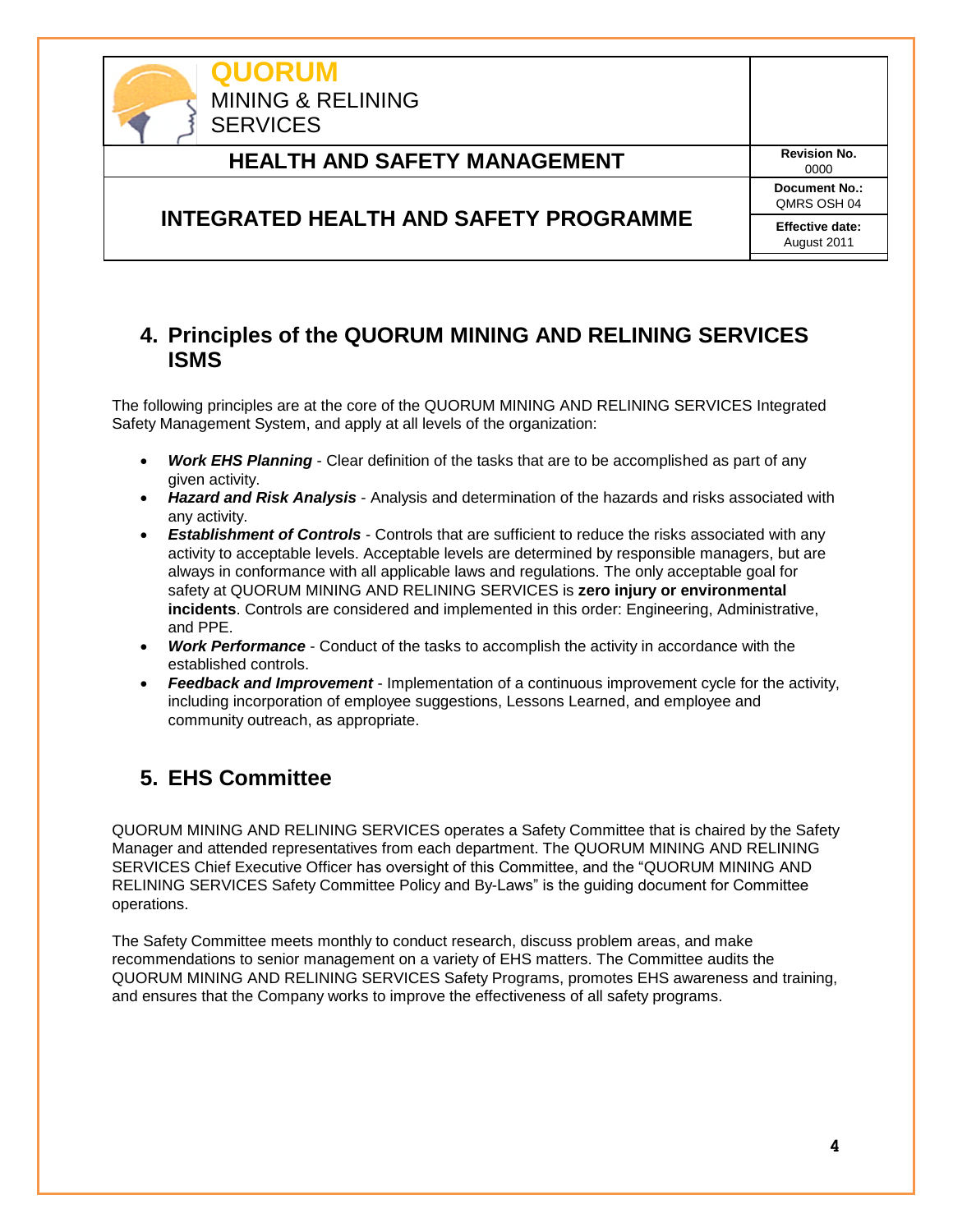

### <span id="page-4-0"></span>**6. Policies, Values and Standards**

It is the policy of QUORUM MINING AND RELINING SERVICES to provide a safe and healthful workplace. Every employee is responsible for the safety of himself/herself as well as others in the workplace. To achieve our goal of maintaining a safe workplace, everyone must be safety conscious at all times

# <span id="page-4-1"></span>**7. QUORUM MINING AND RELINING SERVICES Safety Programs**

In compliance with Government Law, regulation, and ordinance, and to promote the concept of a safe workplace, the Company maintains safety programs which ensure:

- Compliance with all applicable environmental, health, and safety laws and regulations.
- Continual improvement in environmental, health and safety performance with the ultimate goal of zero injuries.
- Operation of our offices in a manner that protects the environment and the health and safety of our employees and the public.
- Open discussion of our environmental, health, and safety practices and performance.
- As seen from our policies and values, QUORUM MINING AND RELINING SERVICES is committed to being an industry leader in EHS performance. To recognize employees who exemplify this leadership commitment, we are developing an EHS Recognition Program.

## <span id="page-4-2"></span>**8. EHS Goal**

"Establish a safe and healthful environment within QUORUM MINING AND RELINING SERVICES by building a safety and health culture which will move the company toward the goal of zero loss to human and material resources". To achieve this goal, we:

- Create a safety and health culture inclusive of all employees and activities.
- Improve our ability to identify and abate unsafe practices and conditions.
- Provide resources to implement effective safety and health strategies.
- Facilitate accountability and program improvement through evaluation and monitoring.
- Increase safety and health awareness and program communication.
- QUORUM MINING AND RELINING SERVICES is committed to ensuring a safe and healthful workplace, and in being good stewards of our environment. We have put policies and systems in place to help meet our EHS goals.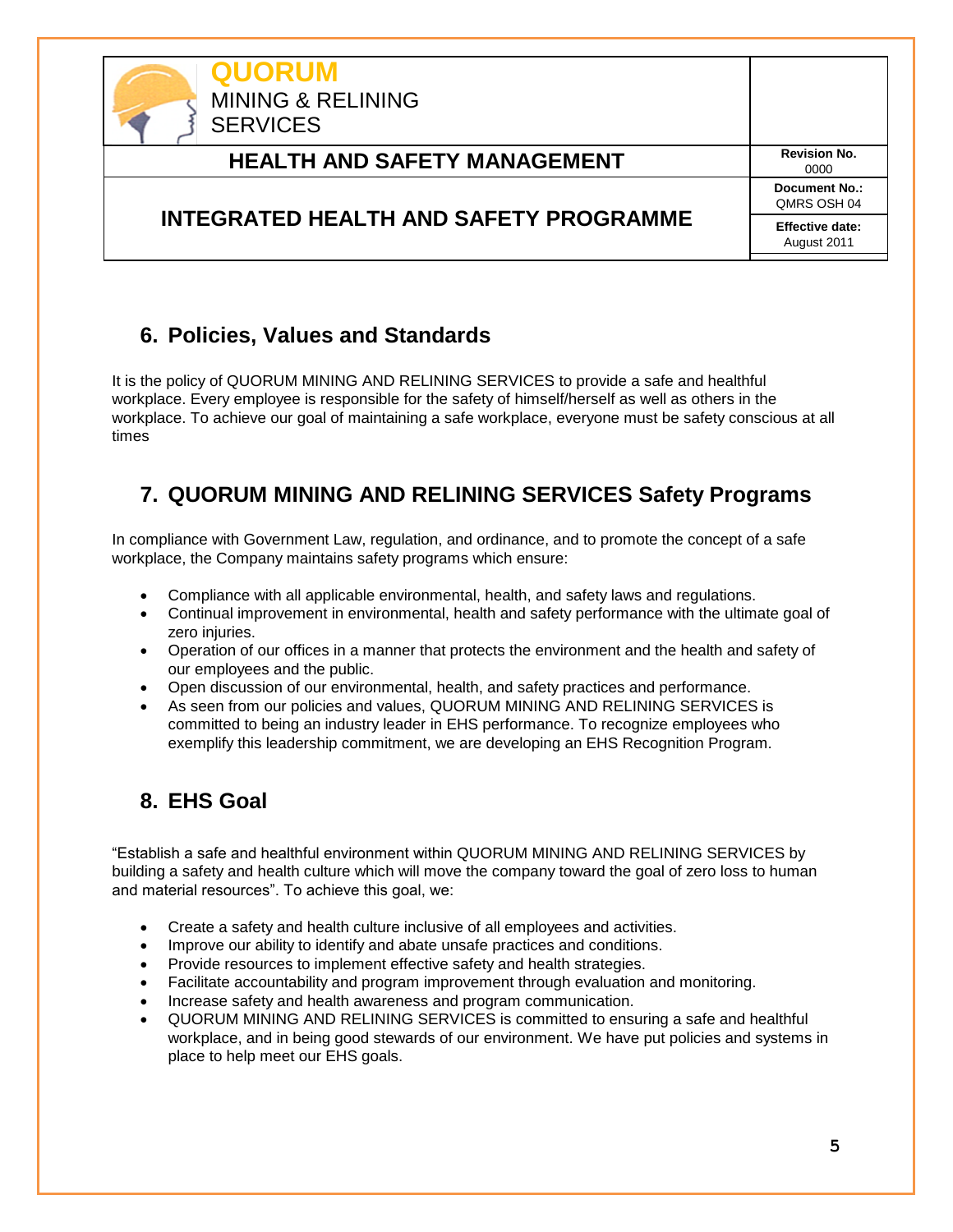

## <span id="page-5-0"></span>**9. Safety and Health Overview**

Our EHS policy discussed above is grounded in our environmental, health and safety values. Our occupational health values demonstrate that QUORUM MINING AND RELINING SERVICES is committed to providing working conditions which will promote high levels of wellbeing for all of its employees.

#### **Commitment to EHS**

QUORUM MINING AND RELINING SERVICES is fully committed to our Environmental Health & Safety culture, and believes that:

- Our employees are our greatest asset; their health and wellness on and off the job is vital;
- Workplace health risks can be identified and controlled;
- Management is responsible for controlling health risks and exposures and ensuring illness prevention is practiced in every place where we work;
- Each employee is responsible for their individual health protection and ensuring our occupational health practices are followed.
- Nothing is more important than safety; not production, not sales, not profits;
- All accidents and injuries are preventable and are not inevitable;
- Safety is a management responsibility and safety can be managed;
- Safety is an individual responsibility and a condition of employment;
- Safety is a way of life around the clock;
- Every task must be performed with a concern for safety: for ourselves, our fellow employees, our contractors, our visitors, our customers and the communities in which we operate.

### <span id="page-5-1"></span>**10. Performance**

When it comes to safety, the only acceptable goal is zero—zero injuries and illnesses. The systems we've put in place, including our basic safety process and employee training, will help us keep improving as we reach this goal.

<span id="page-5-2"></span>We track data in injuries, Workers Comp claims, safety training completion, and overall improvement of safety programs.

### **11. OSHA Recordable Incidents**

An OSHA recordable incident is a work-related injury that requires medical care beyond basic first aid treatment, missed work days, or work restrictions. Examining recordable incidents and their causes gives us a better look at the severity of all injuries and helps in our prevention efforts. All Incidents and accidents will be investigated as per the formal **Incident Accident Procedure QMRS OSH 05**.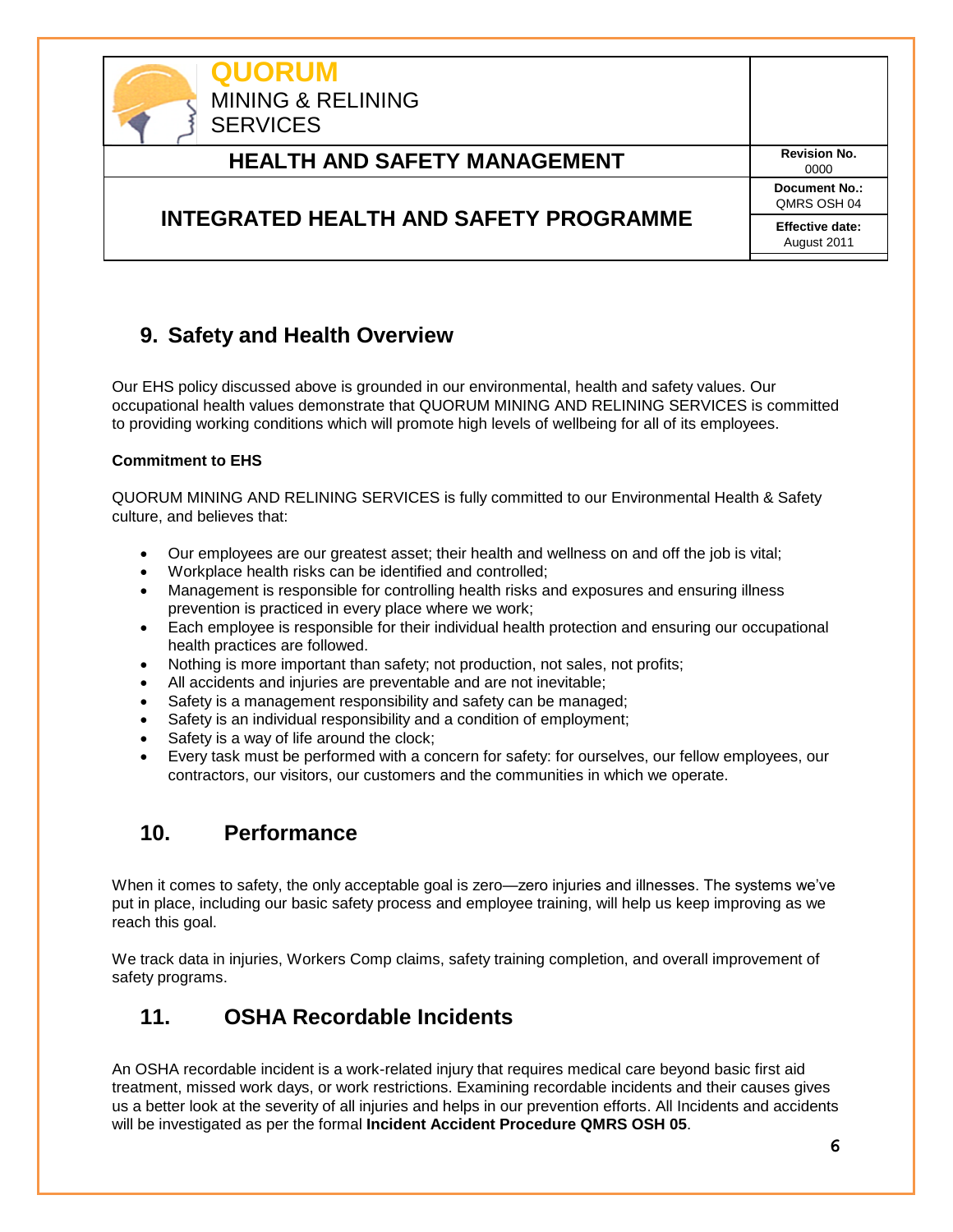

### <span id="page-6-0"></span>**12. Risk Management**

At Quorum we believe that the potential risks associated with the work we perform can be, and are, managed. This conviction is grounded in our belief that safety can be managed, and that all accidents are preventable. As a result, we have rigorous safety and security systems that examine the potential risks of our work, and continue to take appropriate actions to minimize these risks. Where we believe a risk may be too high, we will take risk reduction measures or if appropriate, cease these operations.

Details of the company Risk Management Process is detailed in the **Risk Management MANUAL QRMS OSH 06**.

**Our risk assessment plan also takes into account stipulations and rules set forward by the client. All Client specifications and COP details will be incorporated into our documents and our employees will receive training on the various risks and the remedial actions in their workplace.**

#### **Risk Management Fundamentals**

The fundamentals of Risk Management include:

- We have processes in place to make sure we comply with Government and Client regulations—as well as our own strict environmental, health, and safety standards;
- $\diamondsuit$  We have emergency response plans in place at all of our offices;
- We provide the necessary resources—people, equipment and money—to eliminate or reduce hazards, thus preventing incidents from occurring in the first place;
- $\diamondsuit$  We put these resources to work to minimize or contain the potential impact of any incidents that occur;
- $\diamondsuit$  We help employees prepare to react quickly and appropriately to an incident; and
- $\diamondsuit$  We routinely evaluate our performance in these areas.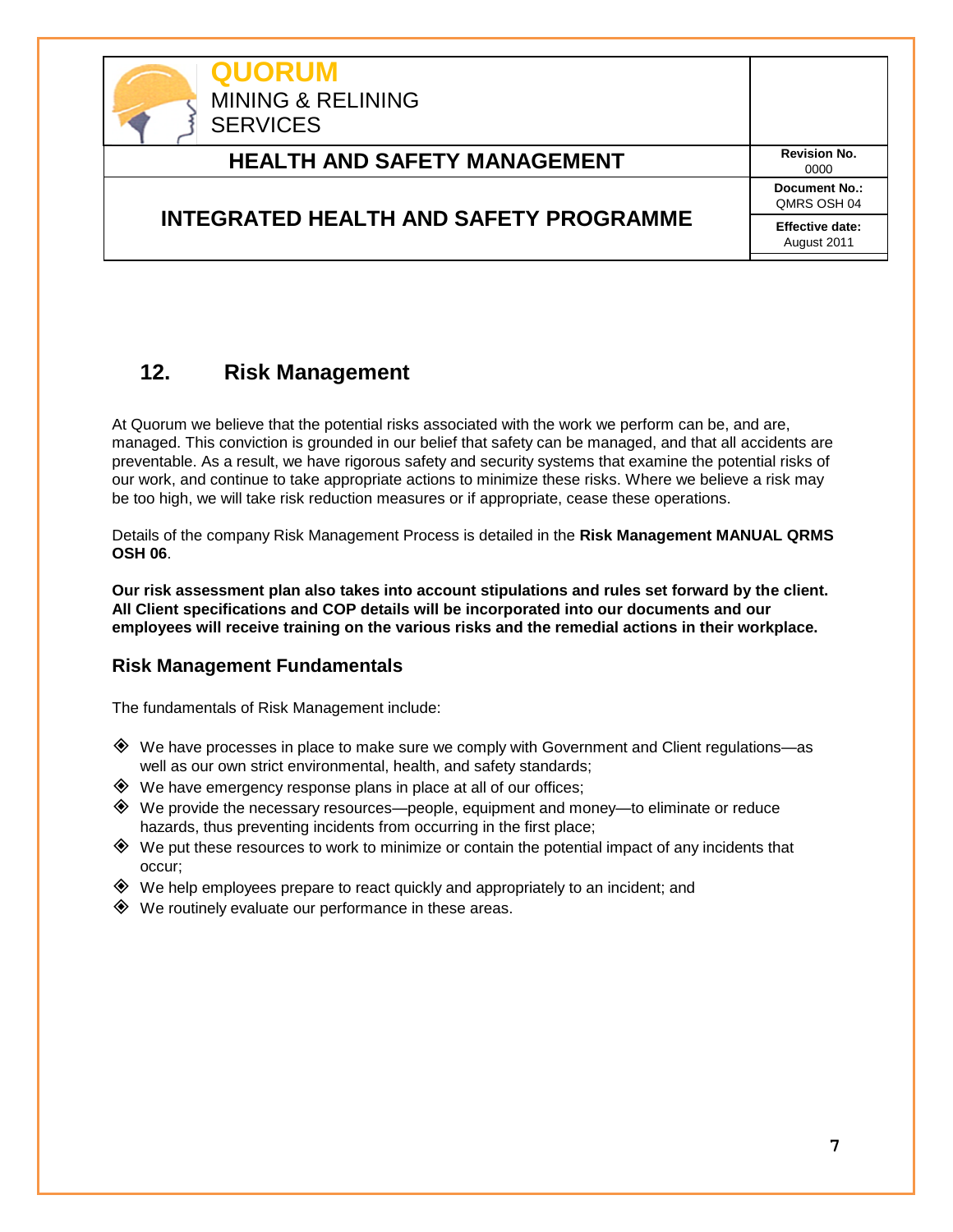

### **13. Job Hazard Analysis (A Risk Management Program)**

To reduce potential risks to our employees, risks and hazards must be identified and controlled or eliminated. This Program requires the identification of potential risks, and encourages actions that reduce or eliminate those risks or hazards. This Program also requires that all QUORUM MINING AND RELINING SERVICES offices have emergency action plans in place.

#### **Risk and Hazard Identification**

Risk includes:

- The hazards of the work our employee's perform
- $\diamondsuit$  The possibility of these hazards causing injury or damage
- The consequences of an accident
- These risks are evaluated through conducting a Job Hazard Analysis (JHA) on all QUORUM MINING AND RELINING SERVICES job types, as well as on projects and maintenance procedures. The JHA permits us to identify hazards associated with a particular job or procedure, and implement actions to mitigate these risks.
- **♦ Managing Risk**

At **QUORUM** risk management is an integral part of our operations. While our risk management activities will differ depending on the site and hazards involved, all are grounded in the same fundamentals.

## <span id="page-7-0"></span>**14. Safety Training**

All QUORUM MINING AND RELINING SERVICES employees are assigned safety training requirements based on the hazards associated with their position, and according to Client Specifications. Safety training courses are completed annually.

Field employees complete the following courses annually:

- Chemical Hazards
- Overview of the QUORUM MINING AND RELINING SERVICES Safety Program
- Hazard Communication
- Emergency Preparedness in the Workplace
- Safe Material Handling
- Personal Protective Equipment
- Lockout/Tagout
- Hand Protection
- Drive Safely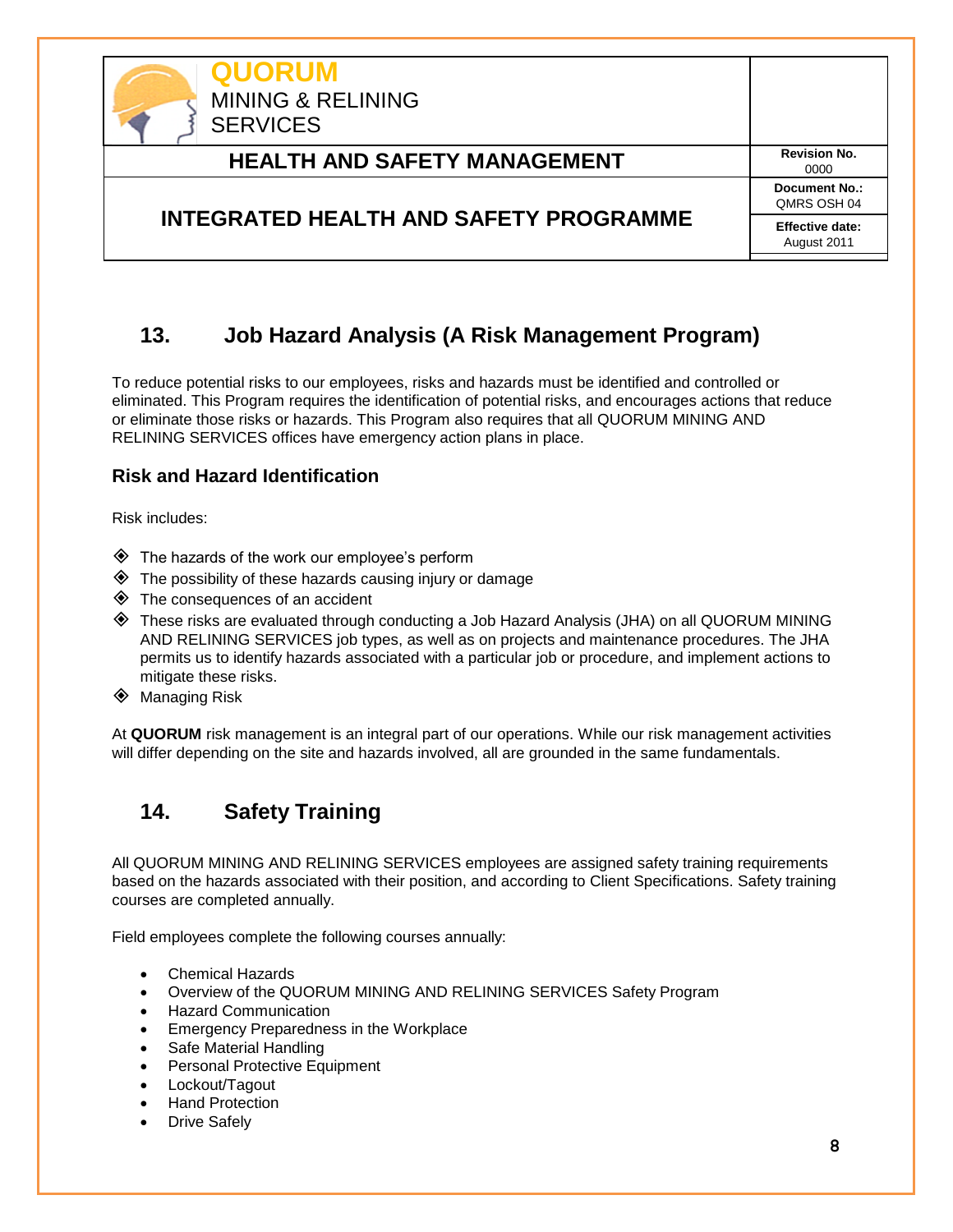

- Back Safety
- Electrical Safety
- Fall Protection
- Ladder Safety
- Fire Extinguishers
- Confined Space Entry

Employees in a supervisory or managerial capacity also complete the following courses:

- QUORUM MINING AND RELINING SERVICES Risk Management
- Accident Investigation

<span id="page-8-0"></span>Additionally, weekly safety talks and site-specific training is conducted by managers.

### **15. Environmental Protection Overview**

Our environmental values support our overall EHS policy and specifically state: We recognize that conducting our business in an environmentally responsible manner is critical to our success. We believe that:

- Environmental policies, programs, and practices must be integrated into each business function and made a priority in the design of new processes and offices and in the evaluation of new business opportunities.
- Pollution of air, water, and land can be prevented and waste eliminated.
- We must be an environmentally responsible neighbor.
- We have a responsibility to protect the environment and conserve resources for future generations.
- Each employee is given the training and tools needed to understand and support these environmental principles in their daily responsibilities.

# <span id="page-8-1"></span>**16. Continuous Improvement**

- All safety programs are audited annually and revised as appropriate.
- The Safety Committee works on various projects to improve safety at Quorum.
- The principles of Plan, Do, Check, and Act as discussed in ISO and OHSAS standards are employed in our safety management system.
- The QUORUM Safety Strategy and Integrated Safety Management System serve as guidelines in establishing and improving the safety culture.